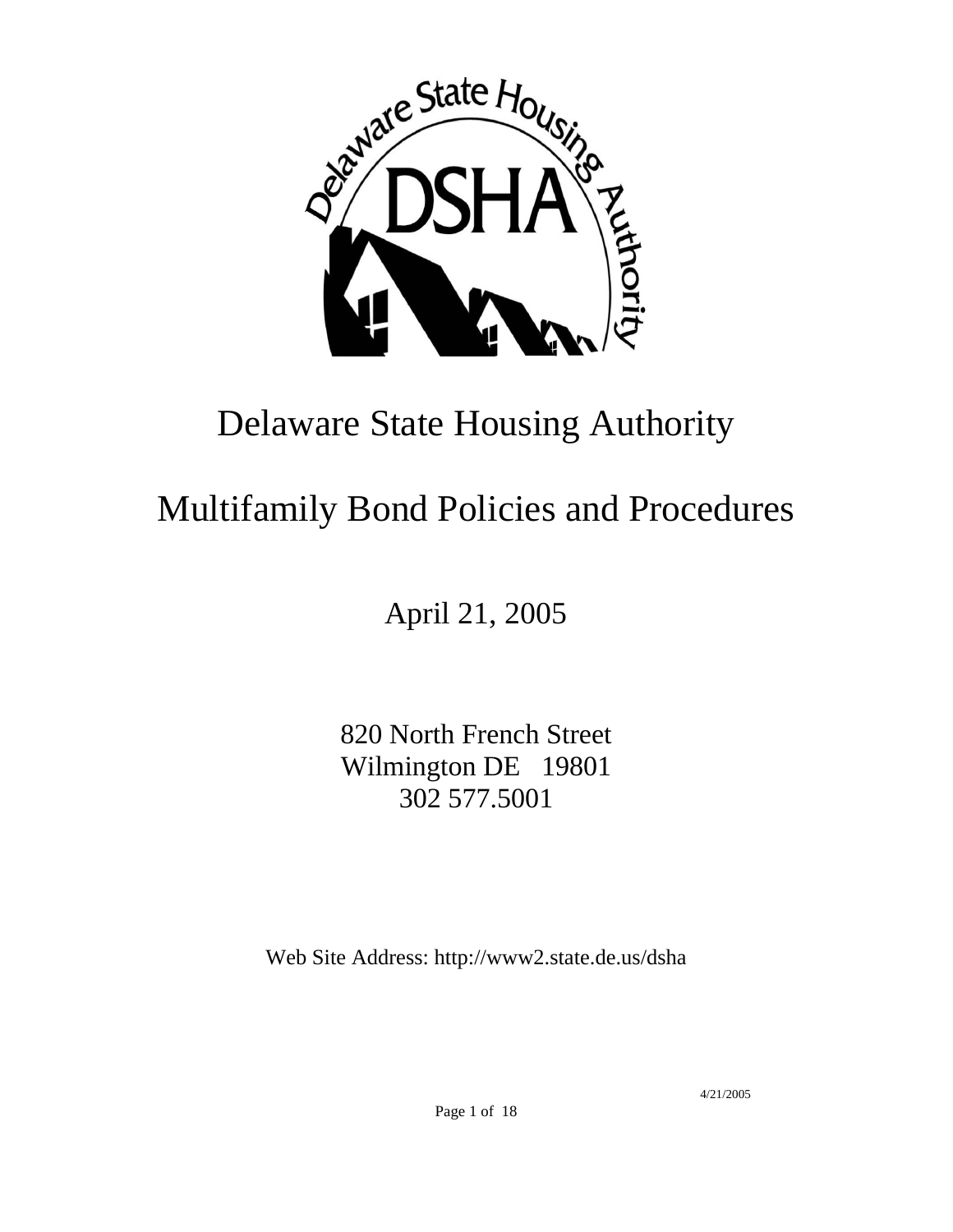|      |                                            | Page                                                                                                                                             |
|------|--------------------------------------------|--------------------------------------------------------------------------------------------------------------------------------------------------|
| I.   |                                            |                                                                                                                                                  |
|      | A.<br><b>B.</b><br>C.                      | <b>Eligible Projects</b><br><b>Types of Bonds</b><br>Refundings                                                                                  |
| II.  |                                            |                                                                                                                                                  |
|      | A.<br><b>B.</b><br>C.                      | <b>Bond Security</b><br><b>Bond Rating and Credit Enhancement Requirements</b><br><b>Indemnification Requirements</b>                            |
| III. |                                            |                                                                                                                                                  |
|      | A.<br><b>B.</b><br>$C_{\cdot}$<br>D.<br>E. | Number of Affordable Units Subject to Limitations<br>Term<br><b>Income Limits</b><br>Annual Certification of Tenant Income<br><b>Rent Limits</b> |
| IV.  |                                            |                                                                                                                                                  |
| V.   |                                            |                                                                                                                                                  |
|      | A.<br><b>B.</b><br>C.                      | Fees (Issuance Fee, Issuance Security Deposit, and Monitoring Fee)<br><b>Costs of Issuance</b><br><b>Annual Issuer Fee</b>                       |
| VI.  |                                            |                                                                                                                                                  |

# **TABLE OF CONTENTS**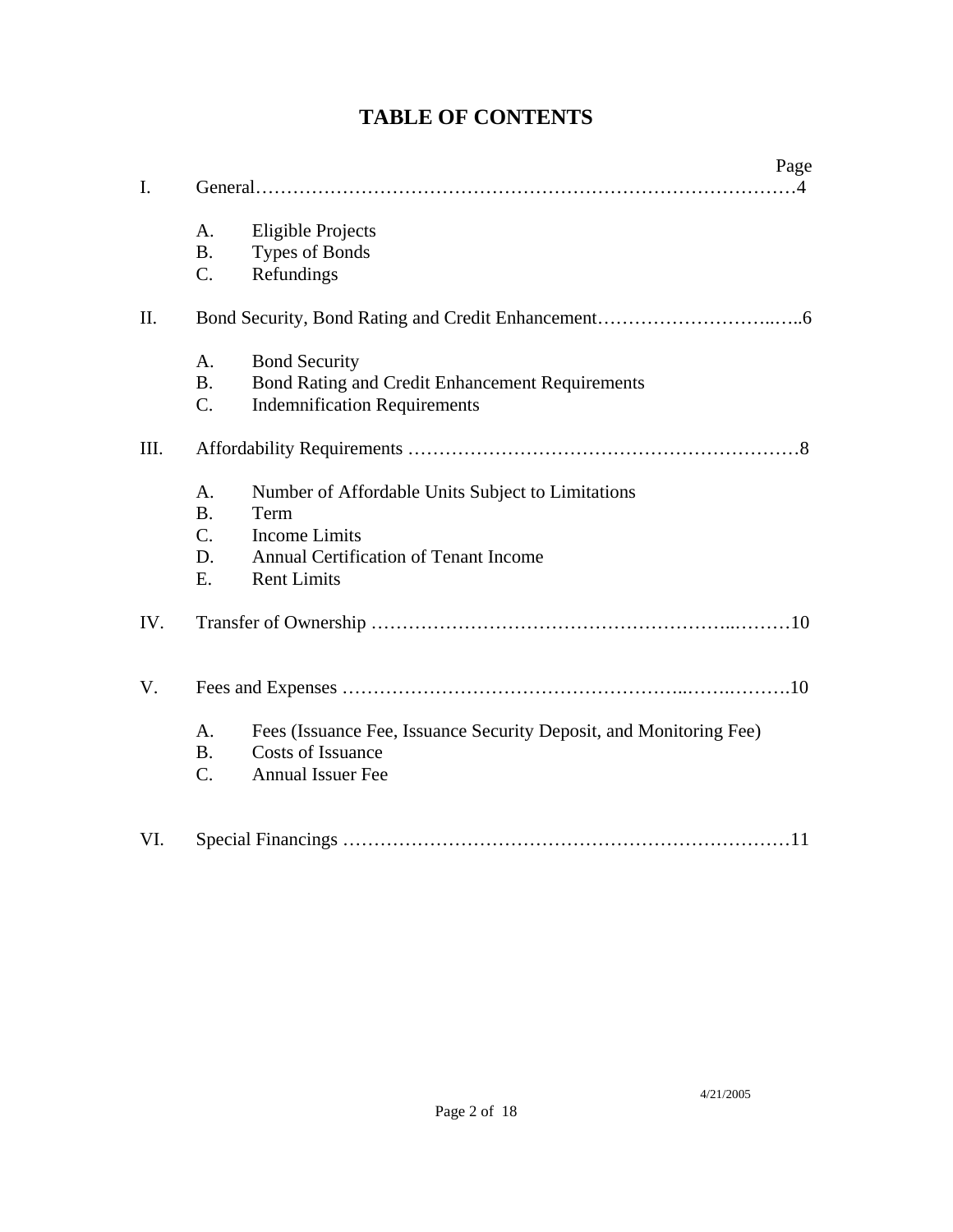| VII.  |                                                                                                                                                                                                                                       |  |  |  |
|-------|---------------------------------------------------------------------------------------------------------------------------------------------------------------------------------------------------------------------------------------|--|--|--|
|       | Selection<br>A.<br>B.<br>Engagement<br>$\mathbf{C}$ .<br>Fees and Expenses                                                                                                                                                            |  |  |  |
| VIII. |                                                                                                                                                                                                                                       |  |  |  |
|       | A. Receiving and Reviewing Applications<br>B. Deposit and Commitment to Pay Fees<br>C. Inducement Resolution<br>D. Document Preparation and Approval<br>E. Scheduling and Approval of the Bond Resolution<br>F. Bond Sale and Closing |  |  |  |
| IX.   |                                                                                                                                                                                                                                       |  |  |  |
| X.    |                                                                                                                                                                                                                                       |  |  |  |
|       |                                                                                                                                                                                                                                       |  |  |  |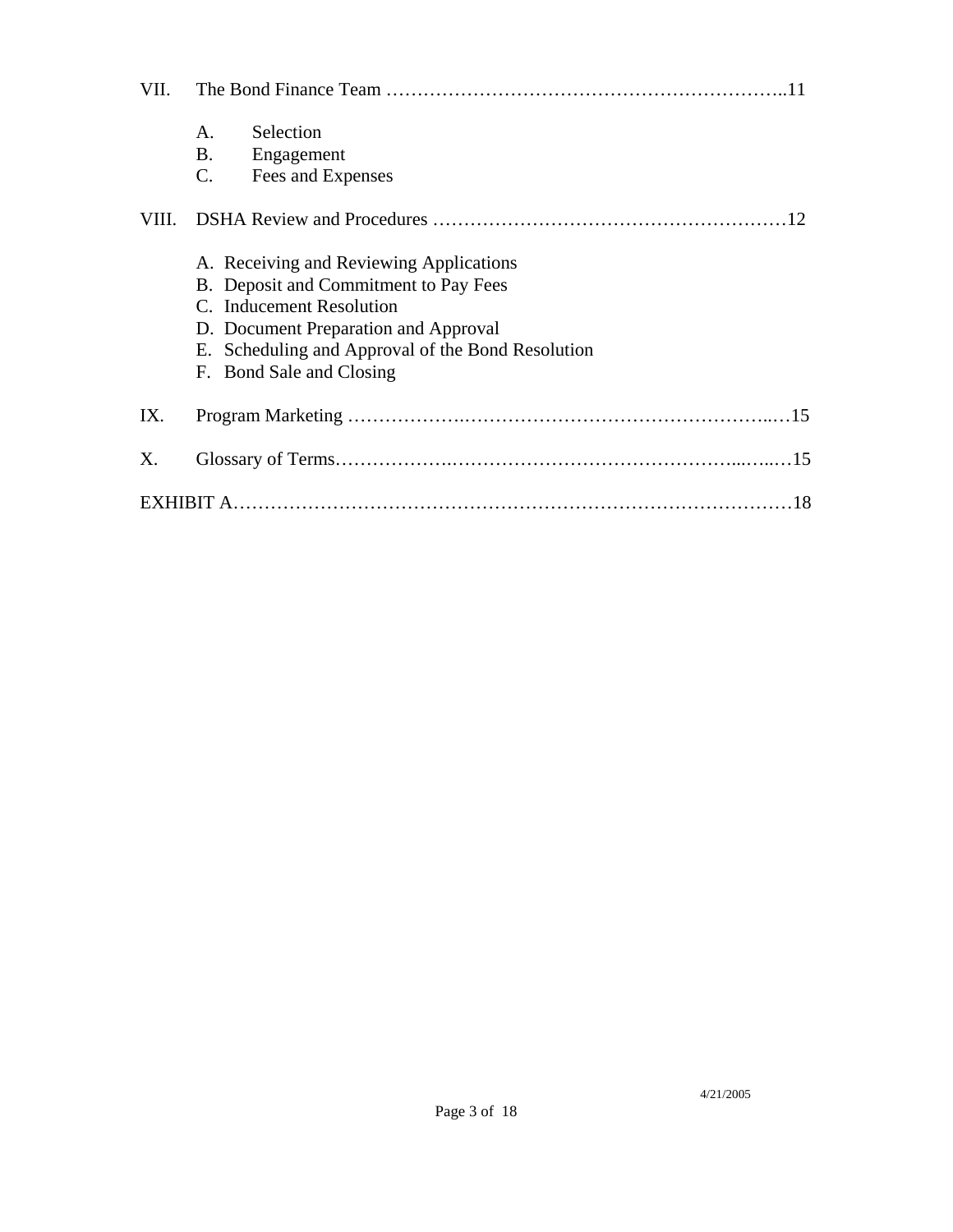# **Delaware State Housing Authority Multi-Family Bond Policies and Procedures**

### **Program Description**

### **I. General**

Delaware State Housing Authority (DSHA) allocates Tax-Exempt Private Activity Bond allocation and acts as an Issuer of tax-exempt multifamily housing bonds for qualified developments located in the State of Delaware. These procedures outline DSHA's procedural and programmatic requirements for issuing multi-family housing bonds.

Please note that if applying for both tax-exempt bond financing **and** 4% tax credits all requirements of DSHA's Qualified Allocation Plan (QAP) must be met and DSHA's Low Income Housing Tax Credit (LIHTC) application must be completed simultaneously with the tax-exempt bond application.

### A. Eligible Projects

1. *Location*

Projects must be located in the State of Delaware.

# 2. *Minimum Transaction Size*

Although DSHA has no minimum issue size, smaller size transactions are generally not financially feasible. Only 2% of the proceeds of Tax-Exempt Private Activity Bonds may be used to pay Costs of Issuance. Costs of Issuance for smaller projects may substantially exceed the 2% restriction and must be paid from other sources of financing secured by the developer. Financings of any size must demonstrate the commitment of project lenders, credit enhancers, and other critical financial parties.

# 3. *Priority Projects*

Projects to be considered on a priority basis include: projects in developable areas as defined by the Governor's Livable Delaware Initiative ([http://www.state.de.us/planning/livedel/index.htm\)](http://www.state.de.us/planning/livedel/index.htm), projects serving the impoverished per the Governor's Executive Order 28 (http://www.state.de.us/governor/orders/webexecorder28.shtml#TopOfPa ge), projects at risk of conversion from subsidized rental housing (preservation projects), existing rental developments needing substantial rehabilitation, and/or new construction projects that will serve special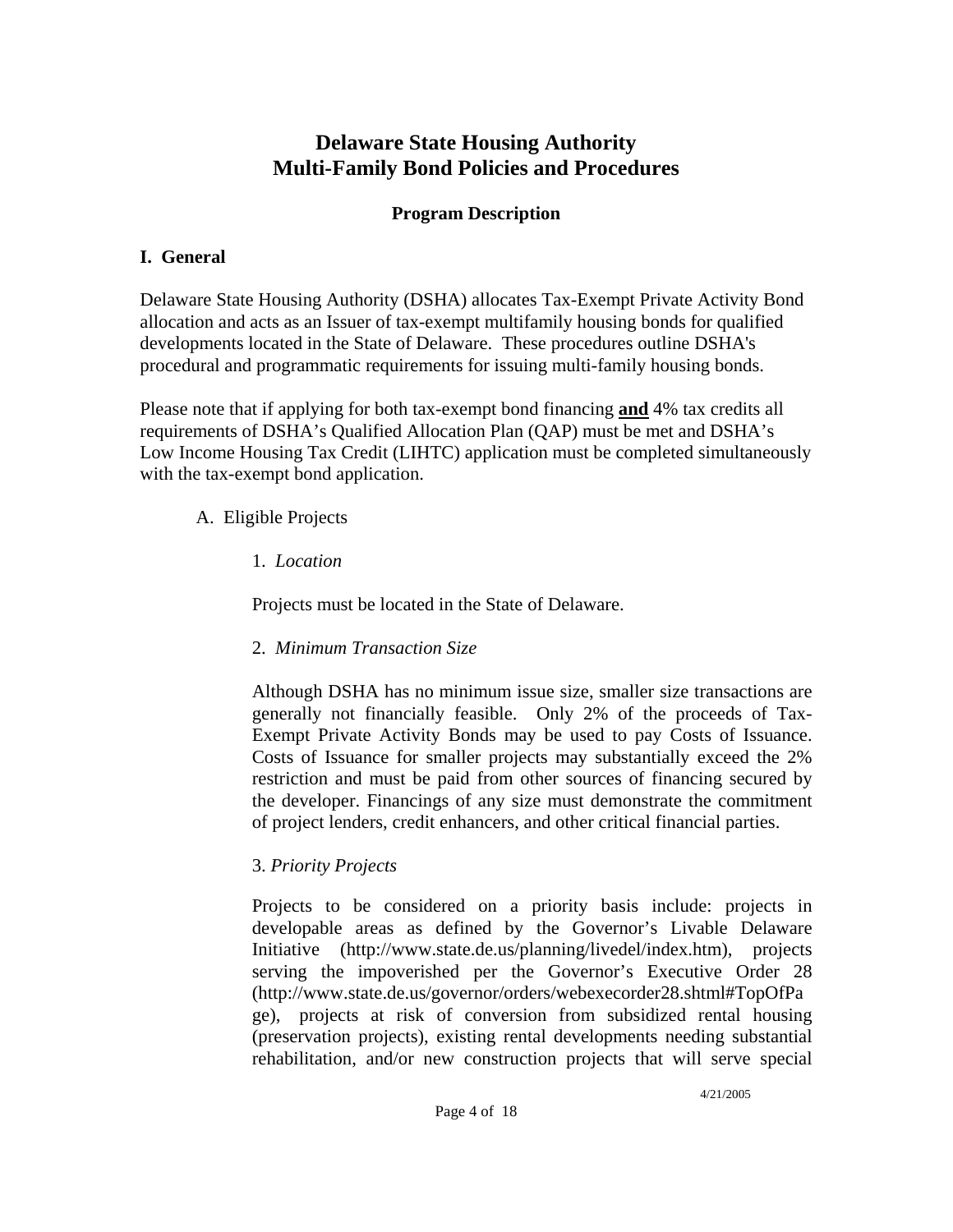needs populations as identified by the current Delaware QAP .

#### 4. *Application Requirement*

Applications must be submitted for all multifamily projects seeking private-activity tax-exempt multifamily bond financing that will also seek four-percent tax credits from DSHA. DSHA prefers to act as Issuer on such issuances.

In addition, DSHA may, in its sole discretion, act as Issuer on  $501(c)(3)$ Housing Bonds. The bond application is a supplement to the current DSHA tax-credit application. For  $501(c)(3)$  issuances, additional information will be required in lieu of the tax-credit application.

Applications must be submitted at least 80 calendar days prior to the desired DSHA approval of the four percent tax credits.

#### B. Types of Bonds

DSHA may issue either tax-exempt or taxable bonds. Taxable bonds would generally be issued only in combination with tax-exempt bonds. Taxable bonds do not require an allocation of bond authority from DSHA.

#### 1. *Tax-Exempt Private Activity Bonds (Non-Refunding)*

a. Non- $501(c)(3)$  private activity bonds

Non-501(c)(3) private activity bonds require an allocation of bond authority from DSHA.

b.  $501(c)(3)$  Private activity bonds

At its sole discretion, DSHA may issue  $501(c)(3)$  bonds on behalf of qualified not-for-profit organizations.  $501(c)(3)$  bonds are taxexempt, but do not require an allocation from DSHA.  $501(c)(3)$ bonds cannot be used in conjunction with the LIHTC Program.

#### 2. *Taxable Bonds*

The interest on taxable bonds is not exempt from federal taxation. Under Delaware Law (31 Del. C. 4055(d)) bonds, the interest on which is subject to federal income taxation, are exempt from Delaware income tax. Taxable bonds are not subject to federal volume "cap" limitations and therefore do not require allocation authority from DSHA. Taxable bonds can be used in combination with low income housing tax credits. Taxable bond issues must meet all applicable requirements of these Policies and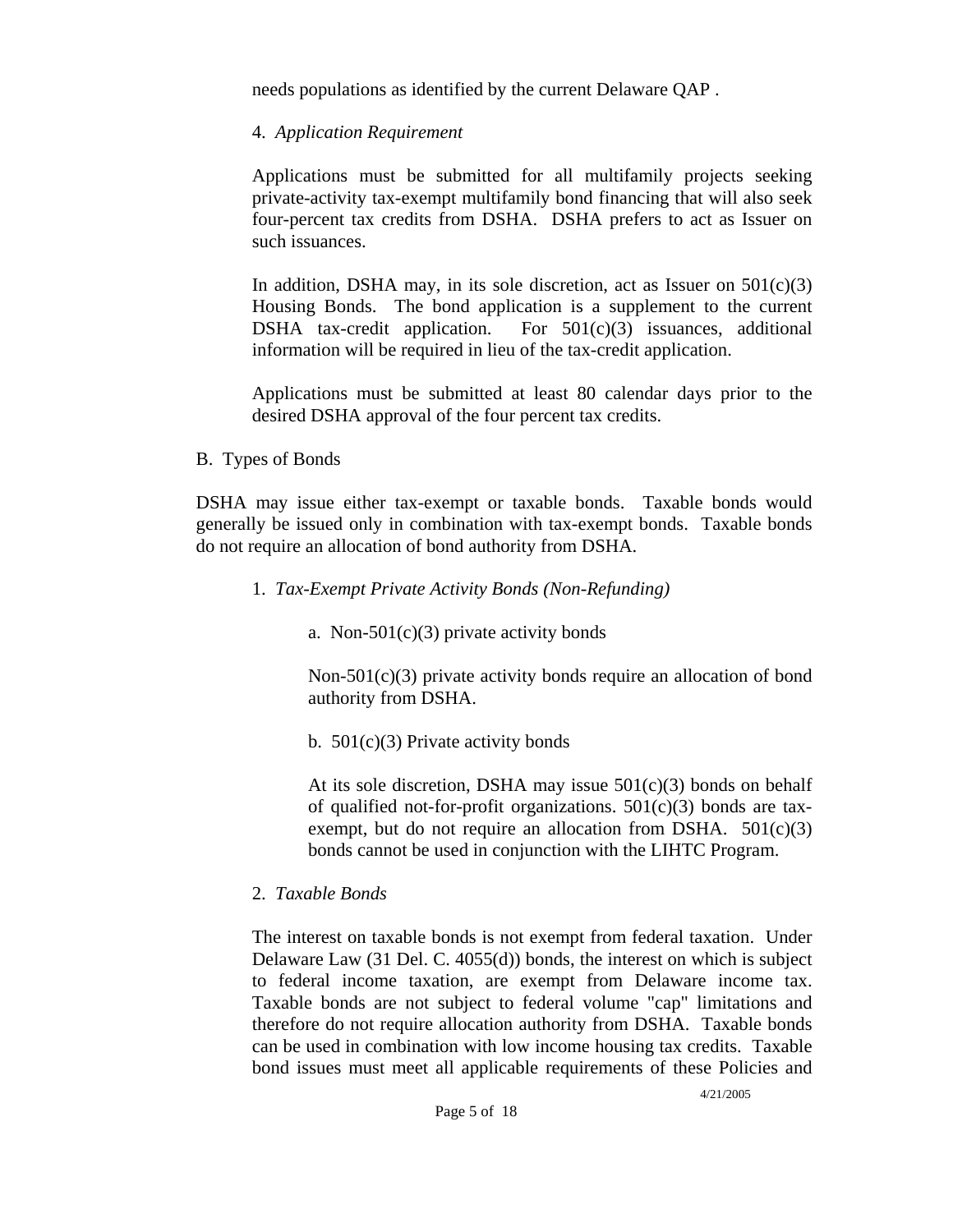Procedures (including rating requirements) and any such additional regulations, policies and procedures which may be, from time to time, promulgated by DSHA.

C. Refundings

DSHA will allow Refundings of bond issues that meet all the following conditions:

- The project sponsor agrees to cover all costs of the Issuer.
- The income limitation restrictions of the existing bond regulatory agreement are subject to extension. DSHA reserves the right to impose requirements in addition to regulatory agreement extension. All specifics of Refunding proposals must be approved by the DSHA (Housing Director).

Default Refunding applications require a default Refunding analysis to determine the eligibility for a default Refunding. In general, a default Refunding analysis determines whether the default was out of the control of the project owner or sponsor e.g., due to poor market conditions or other extraordinary circumstances. DSHA shall choose the firm to conduct the analysis. The project applicant will deposit the cost for the study with DSHA before the study begins.

• Other conditions as determined in the sole discretion of DSHA.

# **II Bond Security (Conduit Issuance), Bond Rating and Credit Enhancement**

A. Bond Security (Conduit Issuance)

DSHA issues bonds solely on a conduit basis. Repayment of principal or interest on bonds issued by DSHA will not be secured by any assets of the State of Delaware or DSHA.

#### B. Bond Rating and Credit Enhancement Requirements

DSHA reserves the right to require that multi-family housing bonds for which it acts as Issuer be both credit enhanced and have a minimum rating in the "A" category by Standard and Poor's or equivalent Moody's or other bona fide agency rating also acceptable unless the minimum "A" category rating is achieved without Credit Enhancement, except as noted below. DSHA reserves the right to impose these minimum requirements on bond issues for which DSHA allocates tax-exempt bond allocation.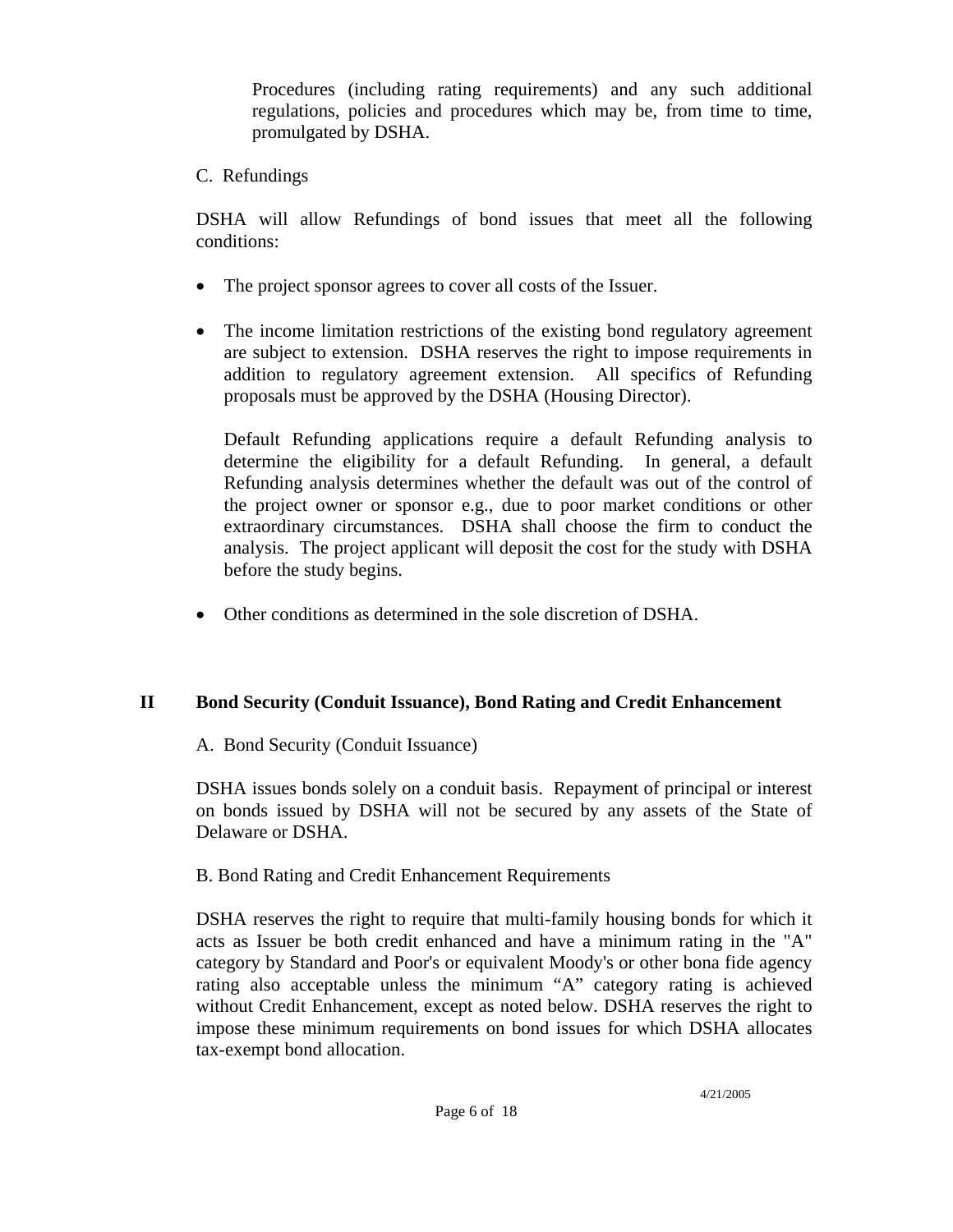Credit Enhancement may take any number of forms, including a Letter of Credit (LOC), Mortgage Backed Security (MBS), or collateral pledge, etc. The form of Credit Enhancement must be sufficient for a minimum rating in the "A" category by Standard and Poor's (or the equivalent). The Bond Rating must be obtained by the closing of the bond issue.

For bond issues that do not meet the minimum requirements (i.e., Private Placements) as noted above, the following requirements shall apply:

- 1 There may not be more than one bond owner initially and not more than one subsequently.
- 2 The bonds must be purchased by an entity meeting the definition of a "Qualified Institutional Buyer" as defined by the Securities and Exchange Commission.
- 3 The investor must provide a Sophisticated Investor letter in a form acceptable to DSHA wherein the investor acknowledges having sufficient knowledge and experience to evaluate the bond investment.
- 4 DSHA issued multi family bonds may be transferred upon satisfaction of the following requirements:
	- a. Adequate Net Worth (a minimum of \$500,000.00 or 3% of the outstanding bond amount, whichever is greater).
	- b. No bond defaults or tax credit deficiencies in Delaware or any other state.
	- c. Sufficient Experience (operation / ownership of at least two other properties of similar size).
- 5 Subsequent bond owners must i) be a "Qualified Institutional Buyer" and ii) also sign a Sophisticated Investor letter and certify that they have reviewed the financial feasibility of the project.
- 6 Unrated bonds will not be issued to finance any portion of a continuing care retirement facility.
- 7 The developer entity shall not be related to the bondholder.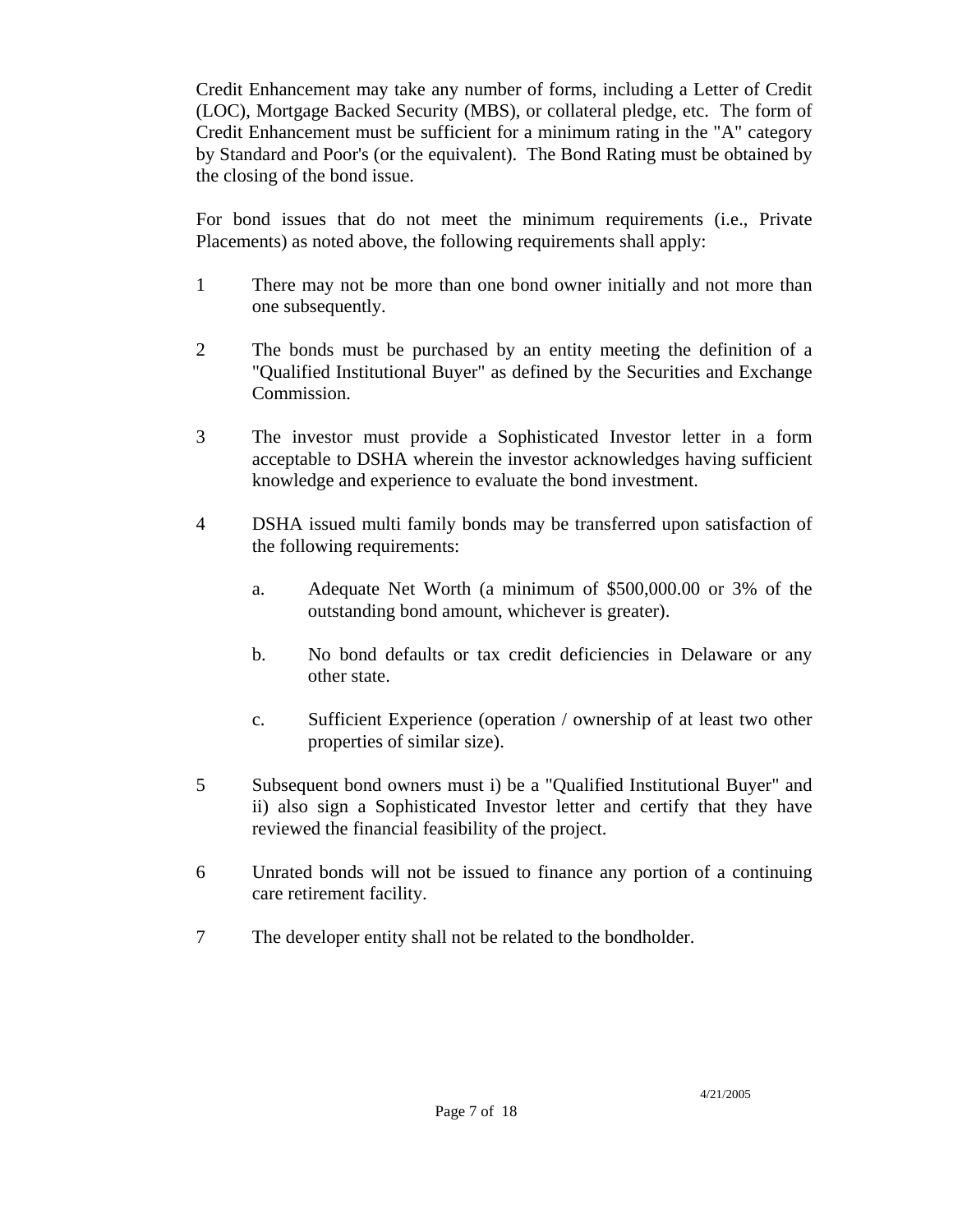- 8 The following redemption provisions shall apply:
	- a. A default under the loan agreement shall not be defined as a bond default, even though full payments were not being made on the bonds. No applicant shall be forced to redeem bonds or to cause the bonds to be "deemed" redeemed.
	- b. The bondholder shall be free to work out a loan default situation with the current project owner or through foreclosure of the project and its sale to a new owner, while keeping the bonds and regulatory agreement outstanding.
	- c. In the event a workout cannot be achieved, the documents would allow the bondholder to cause a mandatory redemption of the bonds through a deemed redemption mechanism.
- C. Indemnification Requirements

In the event DSHA is required to participate in any proceeding, due to DSHA's involvement with the applicant and/or development, involving a claim on the Development or any other claim arising from or related to DSHA's involvement with the applicant and/or development either as a party or as a third party, applicant agrees to pay all costs incurred by DSHA in connection with its participation, including without limitation, costs attributed to any employee of DSHA in connection with such participation such as preparation for and testimony at a deposition and/or trial, reasonable attorney's fees, court costs and expenses.

#### **III. Affordability Requirements**

A. Number of Units Subject to Income Limitations

1. At least 20% of the units in each project must be rented to very low-income tenants (50% of area median gross income, adjusted for household size), or

2. 40% of the units in the project must be rented to or held available for rent to low-income tenants (60% of median income, adjusted for household size).

Note: The applicant should take into account that the income and rent standards for bond and tax credits are different. For example, bond regulations do not require that a utility allowance be subtracted from the affordable rent, as tax credit regulations do. In addition, bond regulations assume a different number of persons per bedroom than tax-credit regulations. Further, developments financed with both must use the lowest applicable rent for each bedroom size. In addition, an existing project may have rent restrictions lower than either standard. Please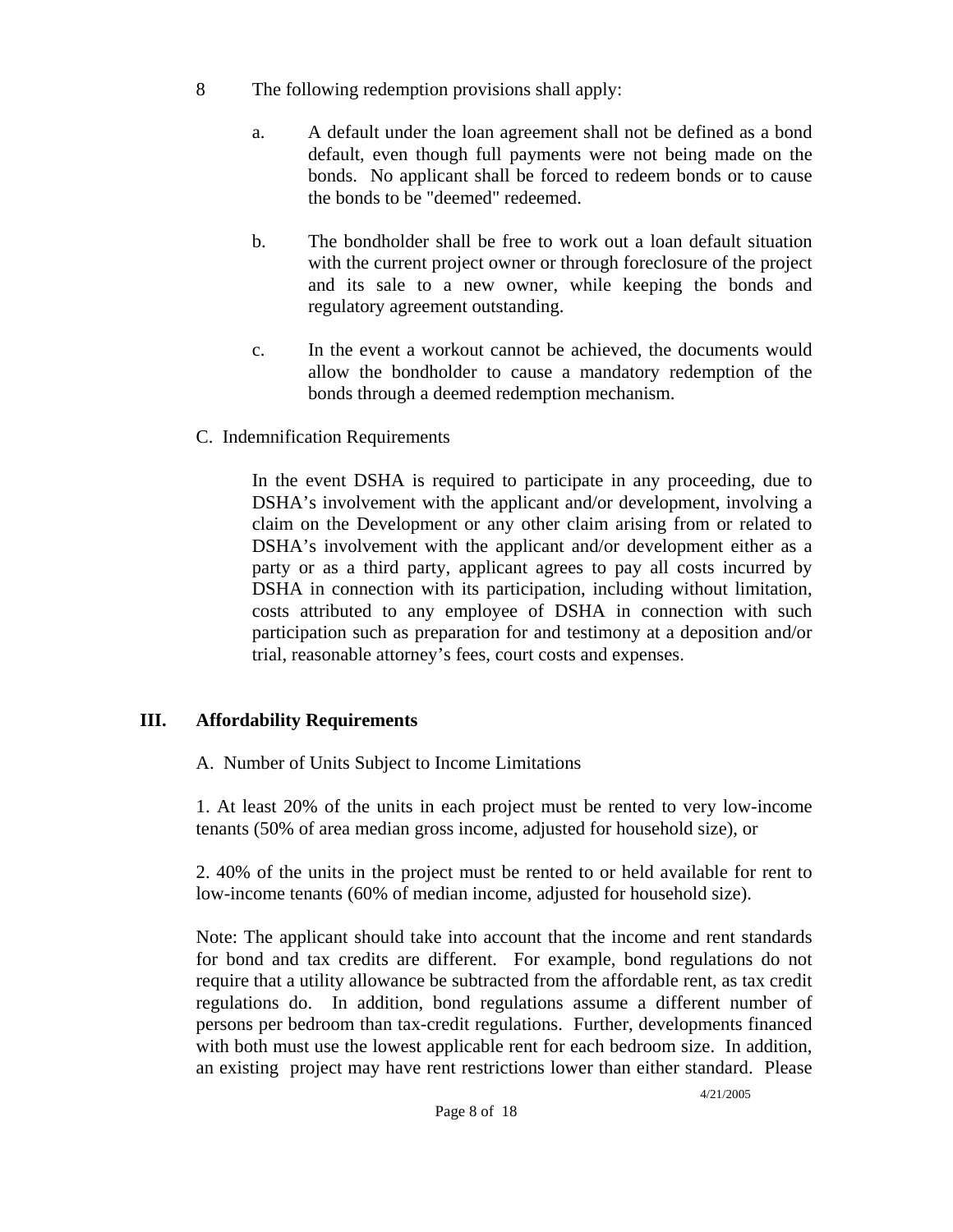consult DSHA staff in such cases.

### B. Term

The term of the affordability requirement is the longer of (a) 15-years from the beginning of the Qualified Project Period or the date of the Refunding, as applicable, (b) as long as the bonds remain outstanding, or (c) such period as may be required in the opinion of Bond Counsel to meet federal or state law. The rent of "in-place" tenants at the conclusion of the required affordability period will continue to be governed by the applicable affordability restriction, so long as those tenants continue to live in the development.

### C. Income Limits

Total household income for income-restricted units may not exceed 50% or 60% of the area median gross income as applicable, adjusted by household size, as set by the U.S. Department of Housing and Urban Development (HUD). These limits will be adjusted periodically when HUD adjusts the median-income standards it imposes. DSHA encourages and gives preference to projects with rents restricted for at least a portion of its units that serve the impoverished in accordance with Executive Order 28.

### D. Annual Certification of Tenant Income

The project owner must certify tenant eligibility annually. If at the annual certification a tenant's income exceeds 1.4 times the then income limit for initial occupancy, the owner must rent the next available unit of comparable or smaller size to a new income-eligible tenant. The owner may raise the current tenant's rent to market rent only upon renting the next available unit to a new low-income or very low-income household, as applicable, to be counted toward meeting the affordable unit requirements.

#### E. Rent Limits

The maximum rents for all the affordable units are adjusted based on the percentage increase in the HUD-determined median-income for the relevant county or MSA. These rents are based on 1/12 of 30% of the appropriate income limits, assuming 1 person in a studio, 2 persons in a one-bedroom, 3 persons in a two-bedroom and 4 persons in a three-bedroom unit. These assumptions differ for projects using LIHTCs. In the event tax-exempt bonds are used with LIHTCs, the more restrictive rents apply. Rents for both bond-financed and tax-credit developments may be found at the DSHA web site.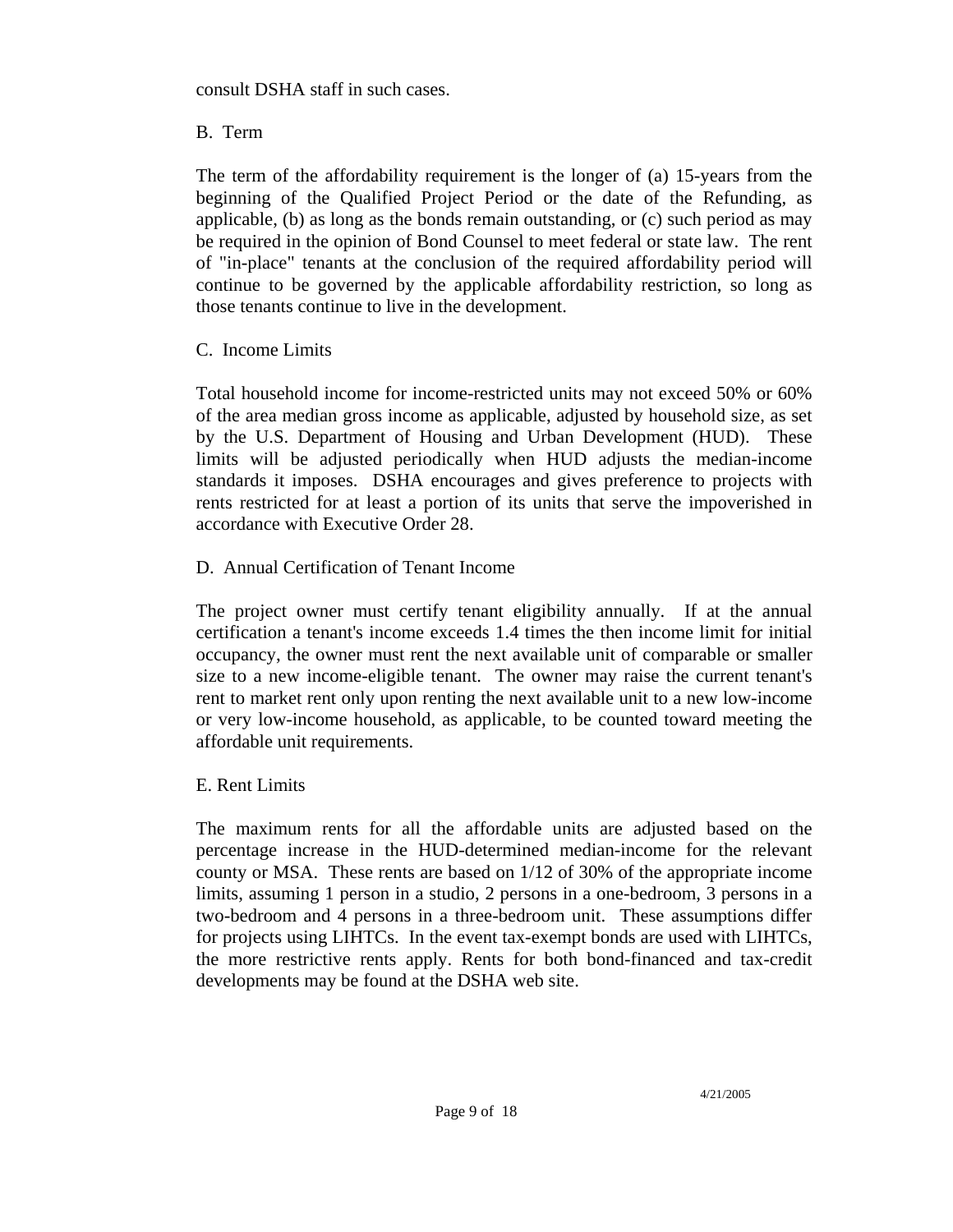### **IV Transfer of Ownership**

Transfer of ownership may be denied at the sole discretion of DSHA. A transfer of ownership includes any single or cumulative change in ownership of the project that results in a transfer of 50% or more of any ownership interest. Such approval to transfer ownership shall be at the sole discretion of DSHA.

In considering whether to approve a transfer of ownership, DSHA will consider many factors. For example, but not by way of limitation, if the applicant previously or currently owns properties which indicate a pattern of deficiencies, DSHA may not permit transfer of ownership.

In all proposed transfers of ownership, DSHA shall review financial statements and credit histories of the proposed owner and/or all individuals within a proposed ownership entity. Applicants whose financial statements do not meet with the DSHA's satisfaction may not assume ownership of a bond financed project. It is expressly understood that, without limitation, DSHA's approval and the factors it considers in making its decision to approve or not approve a transfer of ownership are within its sole discretion.

DSHA may charge fees of up to \$2,500 to process a transfer of ownership request and other related analyses. This fee will cover all costs associated with application review. No application will be reviewed until after the processing fee has been paid in full.

#### **V. Fees and Expenses**

A. Fees (Issuance Fee, Issuance Security Deposit, and Monitoring Fee)

Applicants will submit a nonrefundable application fee of \$500, as well as a Issuance Security Deposit in the form of a cashier's check for an amount equal to 40 basis points of the proposed issuance amount. This amount will be refunded if the bonds for this project are issued within 100 days of the date of the allocation, as indicated by the allocation letter from DSHA. Otherwise, the allocation may be rescinded, and the Issuance Security Deposit will be retained by DSHA.

A Issuance Fee of 35 basis points (.35%), to a maximum of \$100,000 is due at closing. It is non-refundable.

Within ten working days of issuance of the tax-exempt bonds, the applicant shall pay DSHA, upon issuance, a Monitoring Fee in an amount equal to 5 basis points of the issuance amount to cover the costs of ongoing monitoring by DSHA while the bonds are outstanding.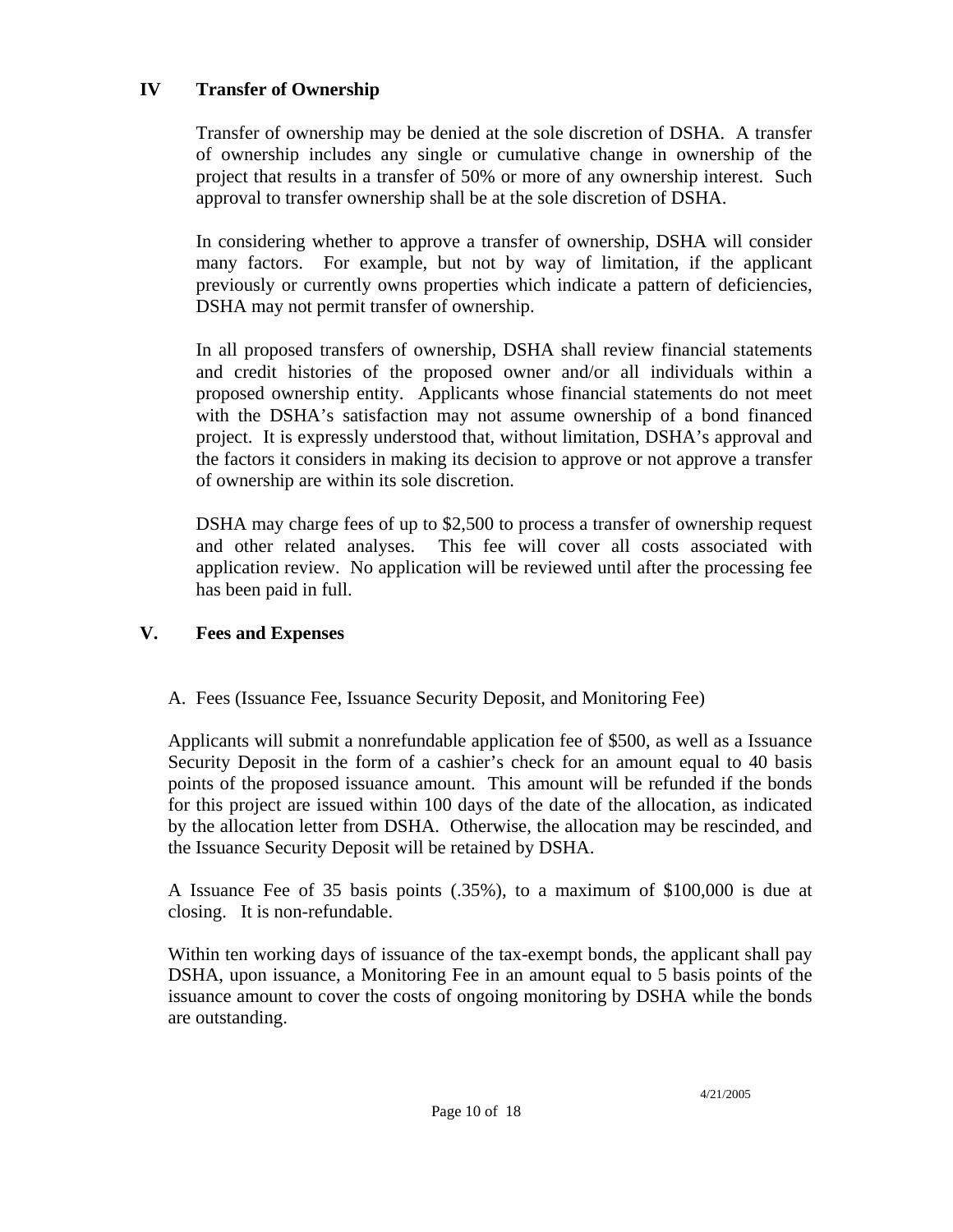#### B. Costs of Issuance

Borrowers shall pay all Costs of Issuance at bond closing, including, but not limited to, fees of Bond Counsel, underwriter, Trustee and Financial Advisor, as well as rating fees. The deposit less other expenses shall be credited to payment of the Costs of Issuance. Only 2% of the proceeds of a tax-exempt bond issue may be used to pay Costs of Issuance. Costs in excess of 2% must be paid from other sources secured by the developer including, potentially, the proceeds of taxable bonds.

#### C. Annual Issuer Fee

Borrowers shall pay an annual issuer fee, payable in arrears, of 12.5 basis points (0.125%) of the initial bond amount. The dollar amount of the fee remains constant and does not decline as the outstanding bond balance declines. The fee must be paid so long as bonds remain outstanding.

### **VI. Special Financing**

These procedures generally apply to single project financings and developer initiated pooled financings. However, DSHA may from time to time develop special programs to meet particular housing needs (e.g., pooled financings for disaster recovery, etc.). At such time as these programs are developed, DSHA may issue regulations, policies and procedures to govern the implementation of the special programs.

#### **VII. The Finance Team**

#### A. Selection

If DSHA acts as Issuer, it will select, at its sole and absolute discretion, the bond financing team to be utilized by DSHA including Bond Counsel, issuer's counsel, Financial Advisor, Trustee and (if necessary) Investment Banker. DSHA, from time to time, shall issue policies regarding the selection of its finance team. These parties specifically represent the interests and concerns of DSHA in ensuring the integrity of the bond transaction. The project sponsor may, at it own expense, add additional members to the finance team to represent its interests. DSHA intends to establish a list of acceptable underwriters, from which the applicant may select and will make that list available upon request, along with the names of DSHA's current Bond Counsel, Financial Advisor and Trustee. The latest version of that list is available as "Exhibit A" to this document.

DSHA may in its sole and absolute discretion, and in very limited instances, allow an underwriter chosen by the applicant to serve as member of the investment banking team. In no event will such Investment Banker serve as lead or managing underwriter.

4/21/2005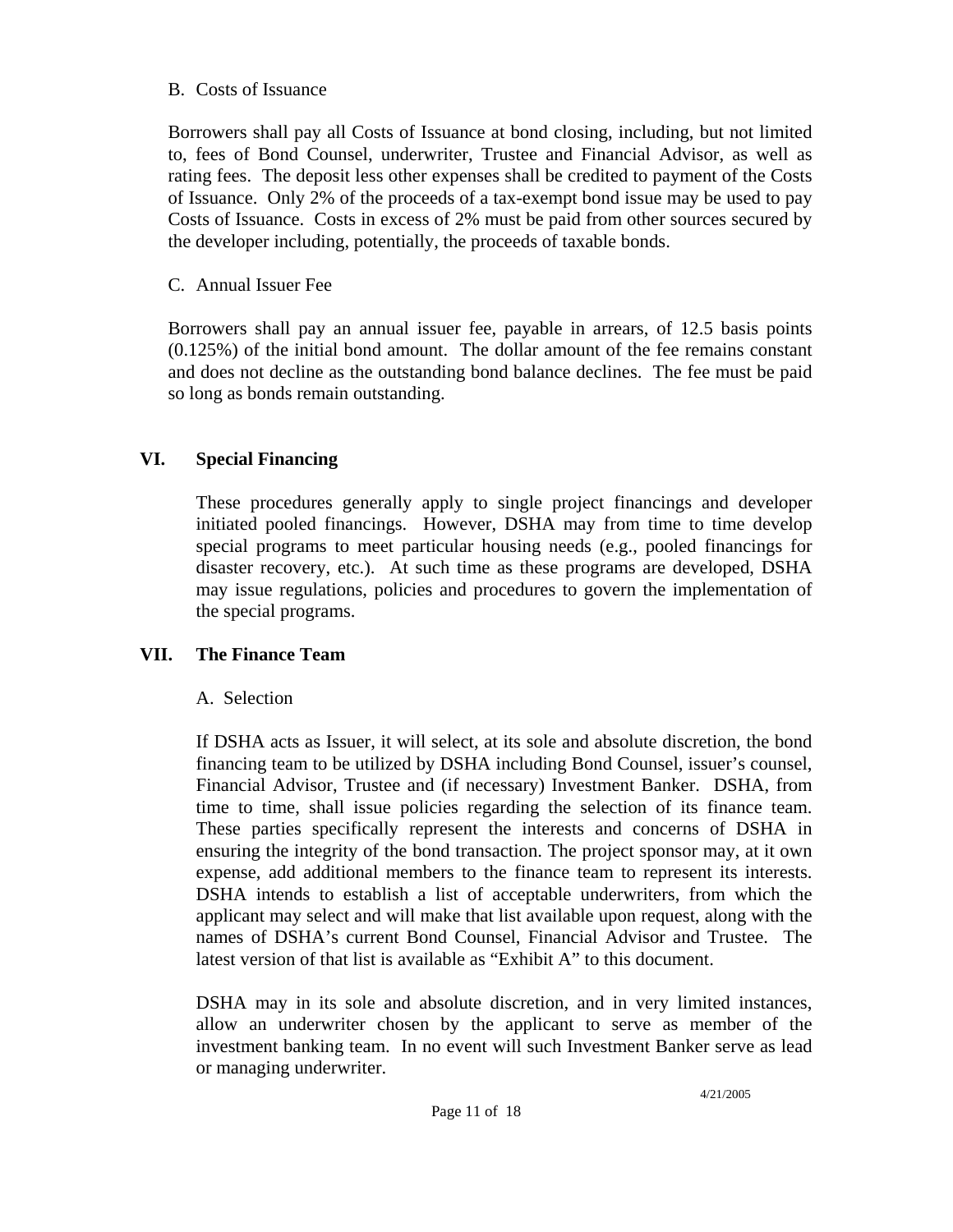#### B. Engagement

Each member of the finance team shall execute a contract with DSHA which therein specifies, at a minimum, term of contract for services, scope of services, terms for payment of fees and expenses, and all other requirements of DSHA.

#### C. Fees and Expenses

Payment of the fees and expenses of the finance team, other than any fees and expenses that may be reimbursed from the Performance Deposit and excluding special studies and required consulting work, are contingent upon closing of the bond transactions and are paid solely from bond proceeds or otherwise from the project sponsor. DSHA shall not be liable for any fees or expenses of the finance team in the event of a failed transaction. Deposits will be credited against amounts due at bond closing. The borrower shall pay costs relating to modifications initiated by any borrower to closed financings directly to the parties to whom fees are due.

### **VIII. DSHA Review and Procedures**

All projects seeking bond financing or significant modifications to existing bond financings are subject to DSHA review. Projects must submit an application for review. Upon successful review and initial approval of the application, financing of the project will be contingent upon, as required, payment of fees and expenses, adoption of an Inducement Resolution by DSHA, Tax Equity and Fiscal Responsibility Act (TEFRA) hearing, adoption of a bond resolution by DSHA, and award of bond allocation. The following outlines the procedural steps from application to closing a bond financed transaction.

- A. Receiving and Reviewing Applications
	- 1. *Solicitation and Intake*

Applications may be received on an on-going basis at the discretion of DSHA, but must be received in sufficient time for review and processing according to the criteria below. Applicants shall submit a separate application for each project.

# 2. *Application Processing Fee*

Applications must be accompanied by a non-refundable fee of \$500.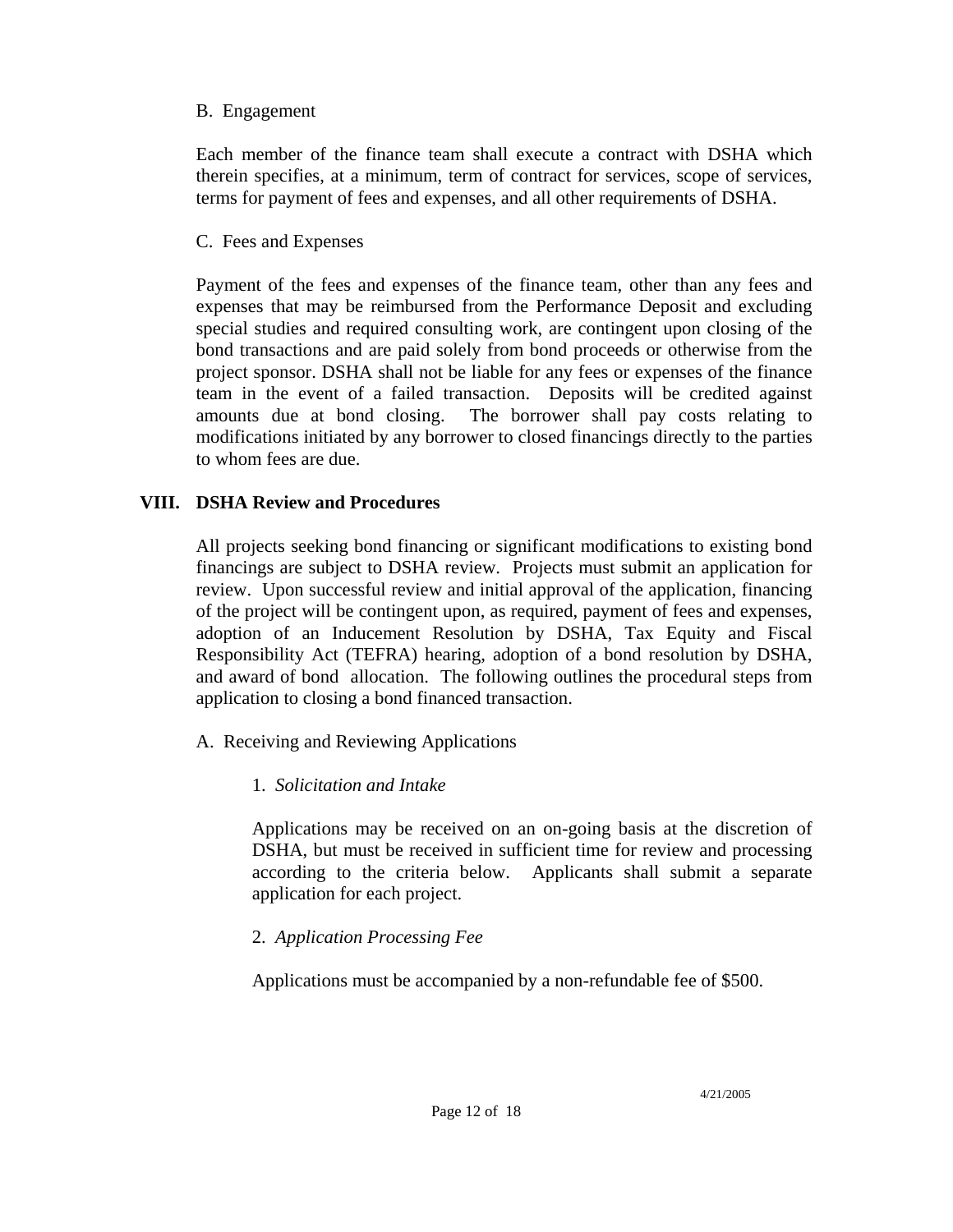#### 3. *Application Review and Evaluation*

#### a. Review and Initial Approval

DSHA requires approximately 45 calendar days to review and submit for approval completed bond applications. During this review period, DSHA has no obligation to initiate or conclude any discretionary action regarding the bonds, including project inducement. Upon completion of its review, DSHA will notify the applicant of its initial approval and intent to proceed with the financing or its disapproval of the application.

b. Meetings of the Staff, Finance Team and Development Team

DSHA may require that the applicant and relevant members of the development team meet with DSHA staff and/or the finance team to review the application.

c. Approval Time Period

DSHA requires approximately 5 working days after initial approval to adopt the Inducement Resolution.

The default analysis that is required of default Refunding applications will add an additional 21 working days to the application review period. No such time periods are guaranteed. The above periods are minimums subject to change.

B. Deposit and Commitment to Pay Fees

Upon notification to applicant of DSHA initial approval, the applicant shall submit to DSHA an executed Borrower's Agreement wherein the applicant agrees to pay all the Issuer's costs related to the financing, including all third party costs and Costs of Issuance. The borrower shall further indemnify DSHA for all costs or liabilities related to the proposed bond transaction. Under no circumstances will fees be refundable if the developer decides not to proceed with the transaction.

#### C. Inducement Resolution

After initial approval, staff shall arrange for the drafting of the Inducement Resolution. The Inducement Resolution is drafted by Bond Counsel or issuer counsel.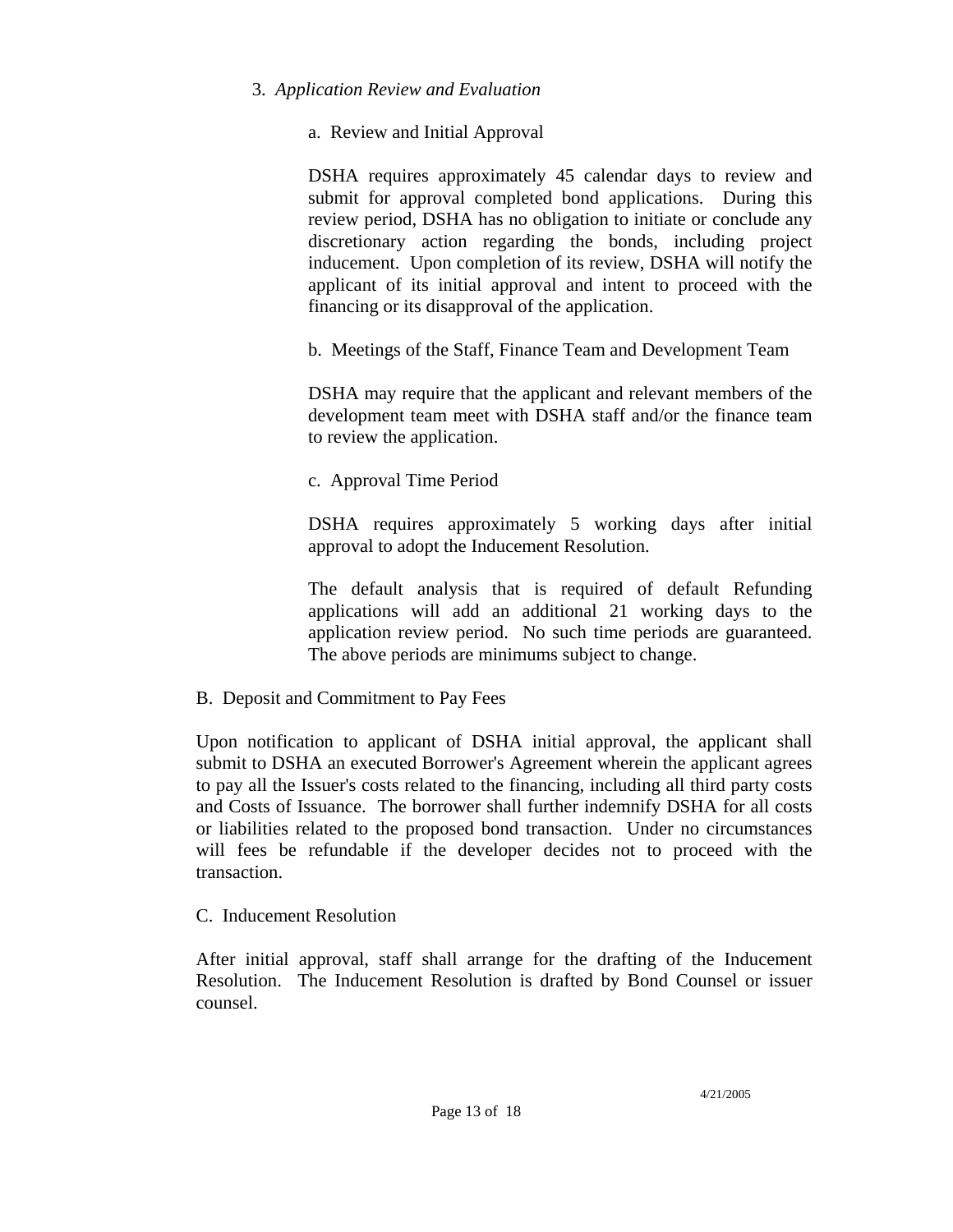D. Document Preparation and Approval (including bond resolution)

Bond Counsel and DSHA may begin work on the bond documents after bond allocation has been made by DSHA and after the agreement to proceed (including any required fee) has been received from the borrower. No deemed consent is given for any document amendment.

E. Scheduling and Approval of the Bond Resolution

The transaction may not close without the adoption of the bond resolution by DSHA. Bond Counsel prepares the bond resolution with review by issuer's counsel.

F. Bond Sale and Closing

The following may occur, in the approximate order presented, only after DSHA adopts the bond resolution and approves the bond documents.

- 1. *Mail the Preliminary Official Statement (POS)*
- 2. *Bond Pricing*

Note: Does not apply if bonds will be privately placed.

a. Underwriter prepares preliminary pricing information

b. Pre-pricing call (one day prior to pricing date) with underwriter, DSHA staff, Financial Advisor, borrower.

c. Pricing call with underwriter, DSHA staff, Financial Advisor, borrower. Final pricing occurs with concurrence of DSHA.

3. *Bond Purchase Agreement (BPA)*

Following pricing, the BPA is executed by DSHA and the underwriter.

- 4. *Pre-closing*
- 5. *Closing*

Note: Bond Closing and Real Estate Financing Closing will be simultaneous.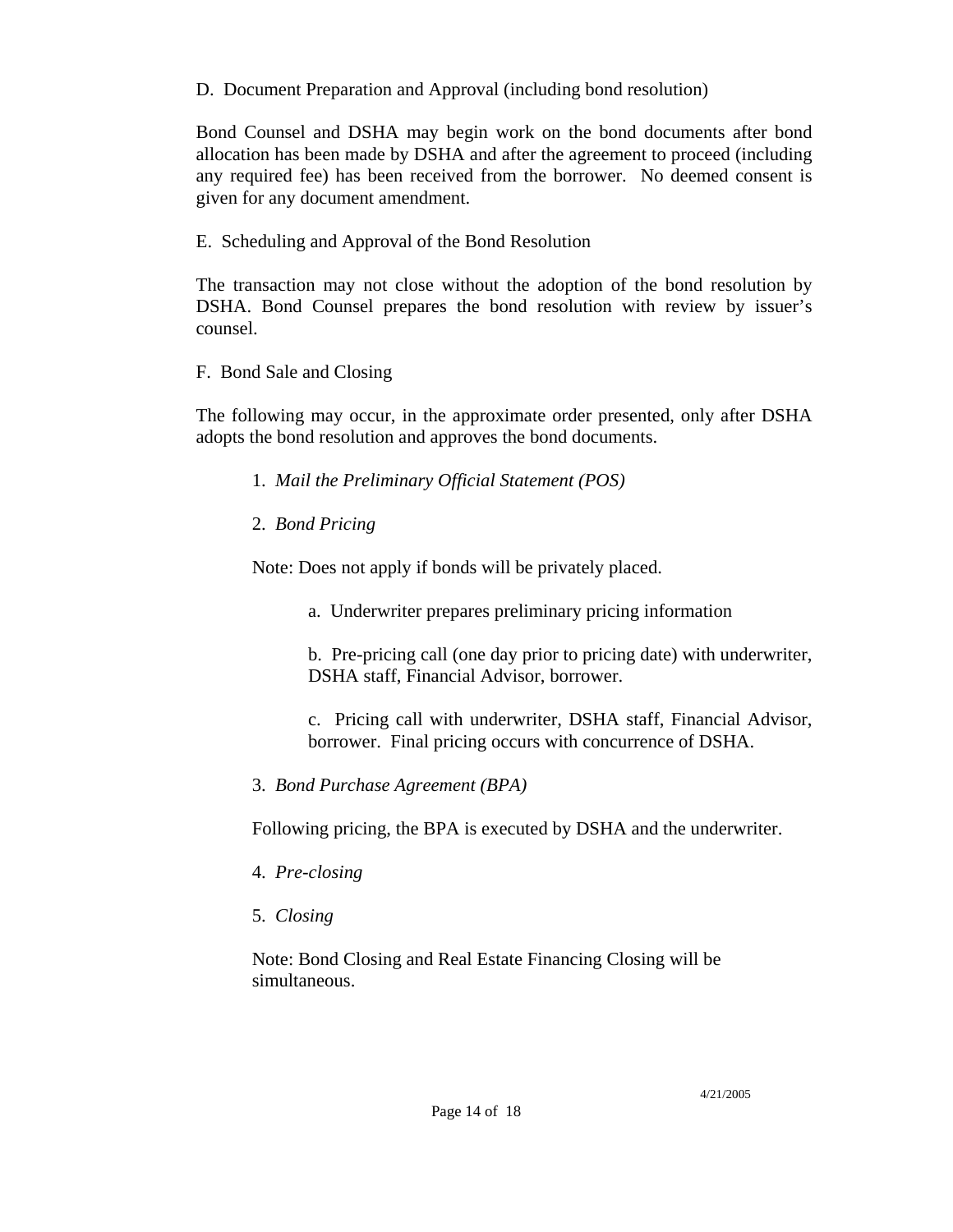#### **IX. Program Marketing**

In order to facilitate optimal use of the bond program, DSHA may, from time to time, actively market the program to potential developers and project sponsors. The program marketing will be intended to reach sophisticated project sponsors with properties in Delaware who are able to utilize bond financing.

The marketing program may have two parallel tracks:

- \* Continuous marketing on scheduled, periodic basis of DSHA ongoing bond financing programs. This marketing could take the form of simple newspaper ads or targeted advertisements intended to reach specific markets or groups.
- \* Occasional marketing of special programs to occur as special programs are developed.

The marketing efforts should clearly provide to potential applicants the following:

- \* Description of the program and all appropriate application deadlines;
- \* Phone number and name of contact person who can answer questions or place a request for more information regarding the application.
- \* Address where additional information or an application can be obtained.

#### **X. Glossary of Terms**

| Term                      | Definition                                                                                                                                                                                                                                                                                                                                                                  |
|---------------------------|-----------------------------------------------------------------------------------------------------------------------------------------------------------------------------------------------------------------------------------------------------------------------------------------------------------------------------------------------------------------------------|
| $501(c)(3)$ Housing Bonds | Bond financing issued by a government agency, not on<br>behalf of the government but on behalf of a nonprofit<br>organization exempt from federal taxation under Section<br>$501(c)(3)$ of the Internal Revenue Code.                                                                                                                                                       |
| <b>Bond Counsel</b>       | An attorney (or firm of attorneys) retained by the Issuer to<br>give a legal opinion that the Issuer is authorized to issue<br>proposed securities, the Issuer has met all legal<br>requirements necessary for issuance, and interest on the<br>proposed securities will be exempt from federal income<br>taxation and, where applicable, from state and local<br>taxation. |
| <b>Bond Rating</b>        | Evaluations of the credit quality of notes and bonds<br>usually made by independent rating services. Ratings are<br>intended to measure the probability of the timely<br>repayment of principal of and interest on municipal<br>securities. Ratings are initially made before issuance and                                                                                  |
|                           | 1/21/2005                                                                                                                                                                                                                                                                                                                                                                   |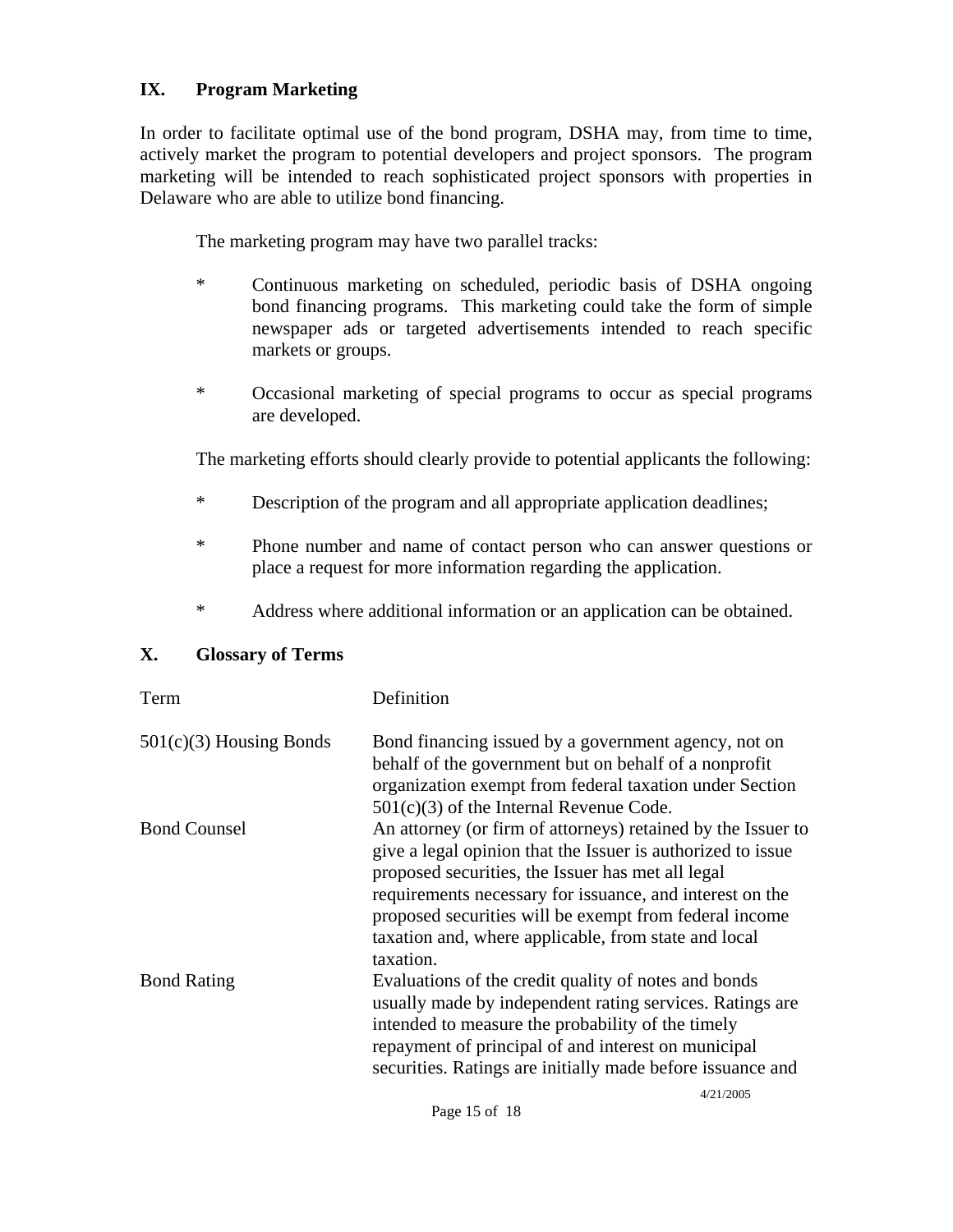|                              | are periodically reviewed and may be amended to reflect<br>changes in the Issuer's credit position. The information<br>required by the rating agencies varies with each issue, but<br>generally includes information regarding the Issuer's<br>demographics, debt burden, economic base, finances and<br>management structure.                                                                                                                                                                                             |
|------------------------------|----------------------------------------------------------------------------------------------------------------------------------------------------------------------------------------------------------------------------------------------------------------------------------------------------------------------------------------------------------------------------------------------------------------------------------------------------------------------------------------------------------------------------|
| Conduit Issuance             | The issuance of securities by a governmental unit to<br>finance a project to be used primarily by a third party,<br>usually a corporation engaged in private enterprise. The<br>security for this type of issue is the credit of the private<br>user rather than the governmental issuer. Usually such<br>securities do not constitute general obligations of the<br>Issuer because the corporate obligor is liable for                                                                                                    |
| <b>Costs of Issuance</b>     | generating the pledged revenues.<br>The expenses associated with the sale of a new issue of<br>municipal securities, including such items as printing,<br>legal and rating agency fees, and others. In certain cases,<br>the underwriter's spread may be considered one of the<br>costs of issuance.                                                                                                                                                                                                                       |
| <b>Credit Enhancement</b>    | Purchase of the financial guarantee of a large insurance<br>company to raise funds.                                                                                                                                                                                                                                                                                                                                                                                                                                        |
| <b>Financial Advisor</b>     | With respect to a new issue of municipal securities, a<br>consultant who advises the Issuer on matters pertinent to<br>the issue, such as structure, timing, marketing, fairness of<br>pricing, terms and Bond Ratings.                                                                                                                                                                                                                                                                                                    |
| Indemnification              | Used in insurance policy agreements as to compensation<br>for damage or loss. Hold harmless.                                                                                                                                                                                                                                                                                                                                                                                                                               |
| <b>Inducement Resolution</b> | The first "official action" indicating a local issuer's intent<br>to issue industrial development bonds (IDBs). Because the<br>proceeds of IDBs generally may be used only to finance<br>capital costs incurred after "official action" has been taken<br>toward issuing the bonds, the Inducement Resolution<br>determines the point after which the user of the project<br>being financed can be reimbursed for capital costs paid or<br>incurred in connection with the acquisition and<br>construction of the project. |
| <b>Investment Banker</b>     | Financial intermediaries who perform a variety of<br>services, including aiding in the sale of securities,<br>facilitating mergers and other corporate reorganizations,<br>acting as brokers to both individual and institutional<br>clients, and trading for their own accounts.                                                                                                                                                                                                                                          |
| <b>Issuer</b>                | A state, political subdivision, agency or authority that<br>borrows money through the sale of bonds or notes.                                                                                                                                                                                                                                                                                                                                                                                                              |
| Letter of Credit             | A commitment, usually made by a commercial bank, to<br>honor demands for payment of a debt upon compliance<br>with conditions and/or the occurrence of certain events                                                                                                                                                                                                                                                                                                                                                      |

4/21/2005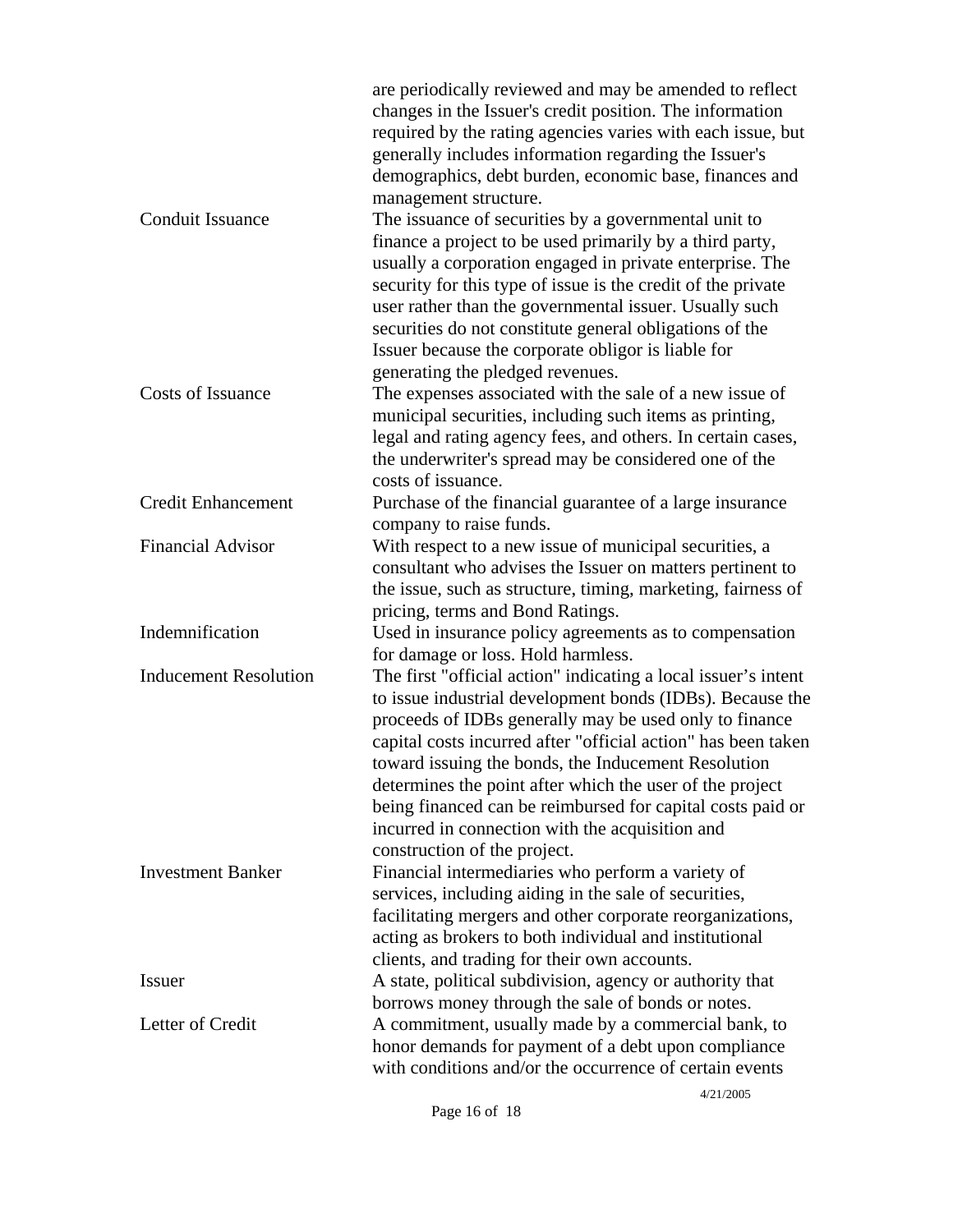|                                               | specified under the terms of the commitment. In municipal<br>financings, bank letters of credit are sometimes used as<br>additional sources of security for issues of municipal<br>notes, commercial paper or bonds, with the bank issuing<br>the letter of credit committing to pay principal and interest<br>on the securities in the event that the Issuer is unable to do<br>SO.                                  |
|-----------------------------------------------|-----------------------------------------------------------------------------------------------------------------------------------------------------------------------------------------------------------------------------------------------------------------------------------------------------------------------------------------------------------------------------------------------------------------------|
| Livable Delaware Initiative                   | A positive, proactive strategy that seeks to curb sprawl<br>and direct growth to areas where the state, counties and<br>local governments are most prepared for it in terms of<br>infrastructure investment and thoughtful planning.                                                                                                                                                                                  |
| Mortgage Backed Security<br>(MBS)             | Investment instruments backed by a pool of mortgage<br>loans.                                                                                                                                                                                                                                                                                                                                                         |
| <b>Private Placement</b>                      | With respect to municipal securities, a negotiated sale in<br>which the new issue securities are sold directly to<br>institutional or private investors rather than through a<br>public offering.                                                                                                                                                                                                                     |
| <b>Qualified Institutional</b><br>Buyer (QIB) | Primarily refers to institutions that manage at least \$100<br>million in securities including banks, savings and loans<br>institutions, insurance companies, investment companies,<br>employee benefit plans, or an entity owned entirely by<br>qualified investors. QIB also include registered broker-<br>dealers owning and investing, on a discretionary basis,<br>\$10 million in securities of non-affiliates. |
| Refunding                                     | A procedure whereby an Issuer refinances an outstanding<br>bond issue by issuing new bonds.                                                                                                                                                                                                                                                                                                                           |
| Sophisticated Investor                        | A potential investors who is capable of evaluating the<br>merits of the investment venture as related to certain<br>exempt offerings.                                                                                                                                                                                                                                                                                 |
| Tax-Exempt Private                            | Another term for a municipal bond. Interest on municipal                                                                                                                                                                                                                                                                                                                                                              |
| <b>Activity Bond</b>                          | securities is exempt from federal income taxation pursuant<br>to Section 103 of the Internal Revenue Code.                                                                                                                                                                                                                                                                                                            |
| <b>TEFRA</b>                                  | Tax Equity and Fiscal Responsibility Act of 1982<br>("TEFRA").                                                                                                                                                                                                                                                                                                                                                        |
| Trustee                                       | A financial institution with trust powers which acts in a<br>fiduciary capacity for the benefit of the bondholders in<br>enforcing the terms of the bond contract.                                                                                                                                                                                                                                                    |